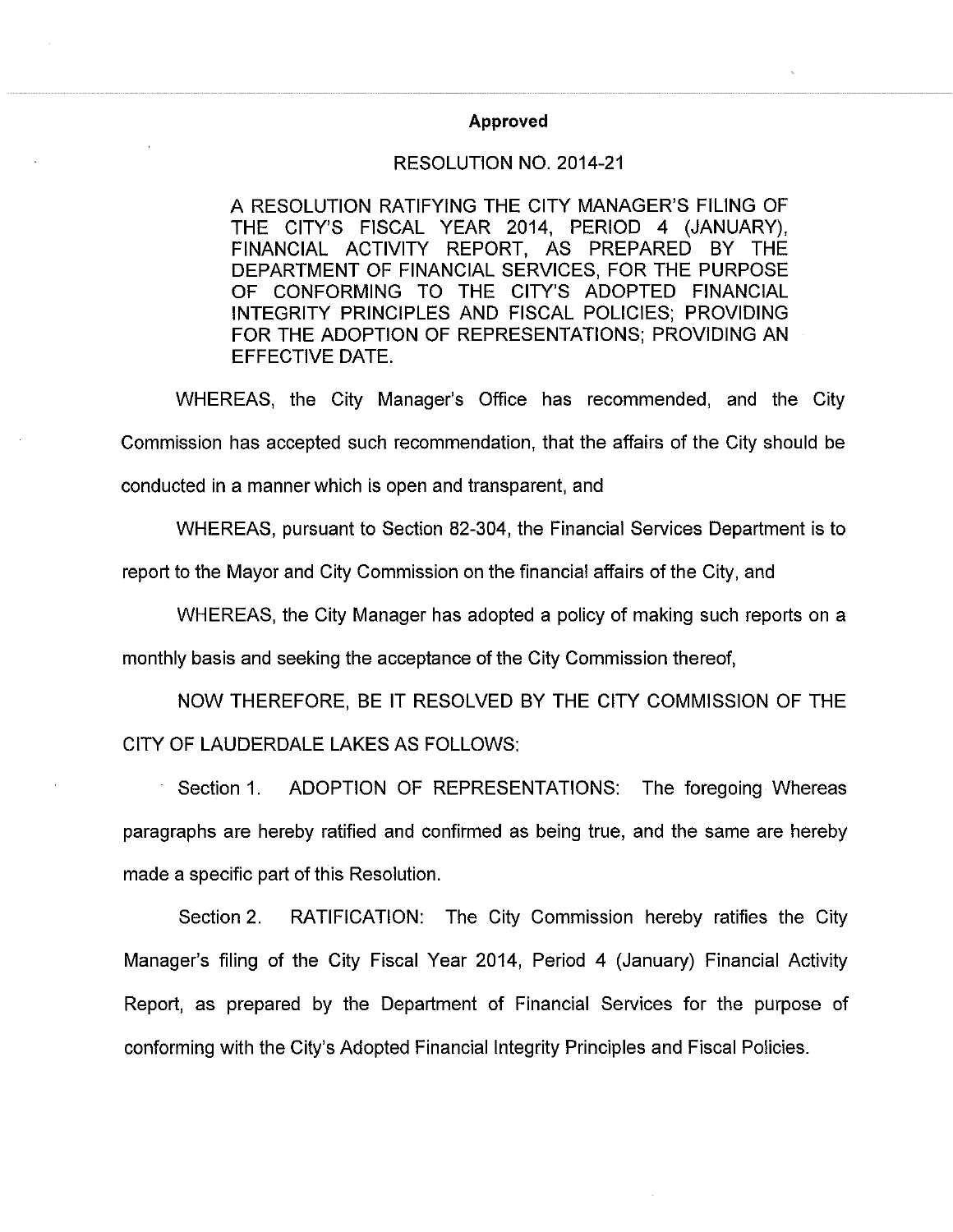ADOPTED BY THE CITY COMMISSION OF THE CITY OF LAUDERDALE LAKES AT ITS REGULAR MEETING HELD FEBRUARY 25, 2014.

**BARRINGTON A. RUSSELL, SR., MAYOR** 

ATTEST:

LOLITA CODRINGTON, CIT ERK

JCB jla Sponsored by: MARIE W. ELIANOR, Financial Services Director



## **VOTE:**

Vice-Mayor Eileen Rathery **Commissioner Edwina Coleman Commissioner Eric Haynes Commissioner Gloria Lewis Commissioner Patricia Williams Commissioner Levoyd Williams** 

| $\searrow$ (For). | (Against) | (Other) |
|-------------------|-----------|---------|
| $\times$ (For)    | (Against) | (Other) |
| $\times$ (For)    | (Against) | (Other) |
| (For)             | (Against) | (Other) |
| $\times$ (For)    | (Against) | (Other) |
| $\times$ (For)    | (Against) | (Other) |